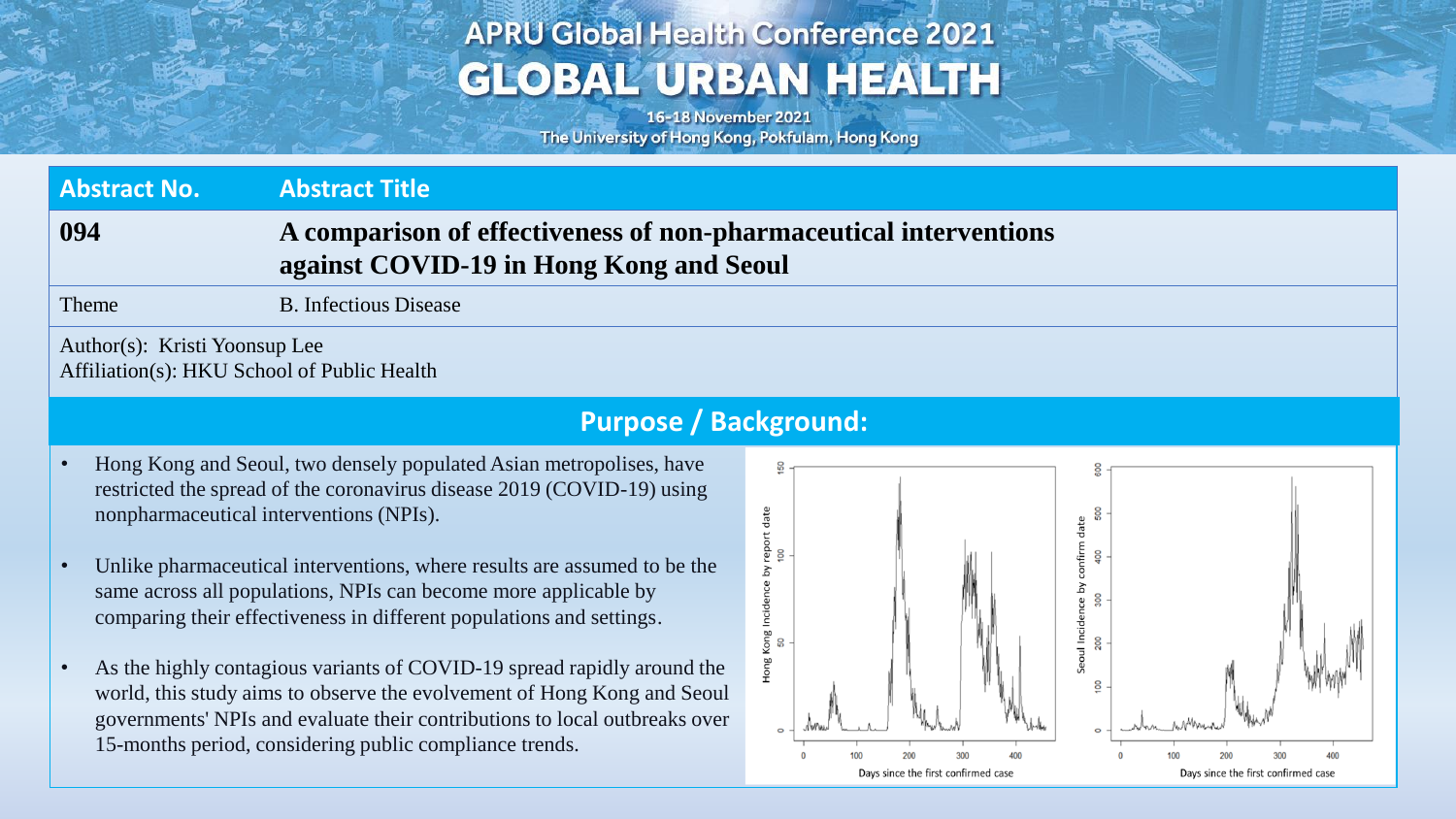# **APRU Global Health Conference 2021 GLOBAL URBAN HEALTH**

16-18 November 2021 The University of Hong Kong, Pokfulam, Hong Kong

Age Anywhere

| <b>Abstract No.</b>                                      | <b>Abstract Title</b>                                                                                                                                     |                                                                                                                                                                                                                                                                                                                                                                                                                                                                                                                                                                                                                                                                                                                                                                                     |  |  |
|----------------------------------------------------------|-----------------------------------------------------------------------------------------------------------------------------------------------------------|-------------------------------------------------------------------------------------------------------------------------------------------------------------------------------------------------------------------------------------------------------------------------------------------------------------------------------------------------------------------------------------------------------------------------------------------------------------------------------------------------------------------------------------------------------------------------------------------------------------------------------------------------------------------------------------------------------------------------------------------------------------------------------------|--|--|
| 094                                                      |                                                                                                                                                           | A comparison of effectiveness of non-pharmaceutical interventions<br>against COVID-19 in Hong Kong and Seoul                                                                                                                                                                                                                                                                                                                                                                                                                                                                                                                                                                                                                                                                        |  |  |
| <b>Methods:</b>                                          |                                                                                                                                                           |                                                                                                                                                                                                                                                                                                                                                                                                                                                                                                                                                                                                                                                                                                                                                                                     |  |  |
| <b>Data</b><br><b>Main</b><br>effectiveness<br>estimator | Government incidence data<br>Non-pharmaceutical intervention (NPI) timelines<br>Google mobility report<br>Time-varying effective reproduction number (Rt) | First, the characteristics of local epidemic curves and packages of NPI<br>$\bullet$<br>implementations in Hong Kong and Seoul were categorized into phases.<br>Second, moving averages of Rt in two cities were calculated using:<br>EpiEstim package in Rstudio<br>Daily incidence data available from 30/01/20 to 30/04/21<br>$\bullet$<br>7-day sliding windows<br>$\bullet$<br>Serial interval distribution parameters from existing studies<br>Third, public compliance levels were interpreted using various types of<br>$\bullet$<br>activity levels in two cities as proxies:<br>Using real-time location data from Google account users<br>Each day value refers to % change from the baseline (a median day<br>value from the five weeks of January 3rd to February 6th) |  |  |
| <b>Analysis</b>                                          | Observation changes in Rt with government NPIs<br>and public compliance into consideration                                                                |                                                                                                                                                                                                                                                                                                                                                                                                                                                                                                                                                                                                                                                                                                                                                                                     |  |  |
|                                                          |                                                                                                                                                           | Finally, considering incidence, Rt, and public mobility trends, the effectiveness<br>$\bullet$<br>of NPIs in Hong Kong and Seoul were evaluated.                                                                                                                                                                                                                                                                                                                                                                                                                                                                                                                                                                                                                                    |  |  |